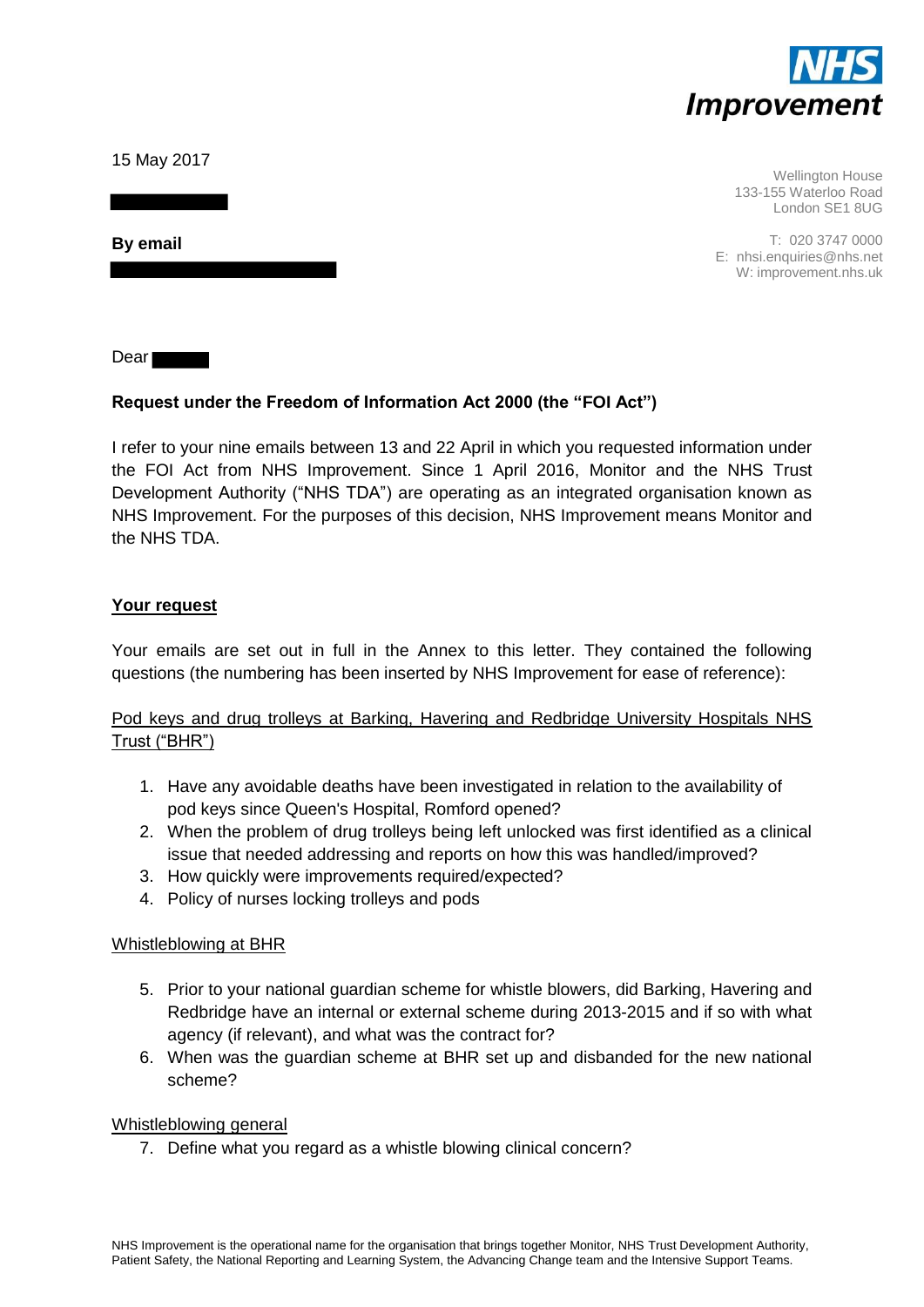- 8. Let me know whether you would regard drug trolleys and/or pods being left open to be of clinical concern?
- 9. Let me know whether POD keys being given to staff other than those carrying out drug rounds to be of clinical concern?

## **Decision**

NHS Improvement holds some of the information that you have requested but has decided to withhold it on the basis of the applicability of the exemption in 21 of the FOI Act, for the reasons outlined below.

#### Pod keys and drug trolleys at BHR

NHS Improvement does not hold any recorded information in relation to questions 1-4 about pod keys and drug trolleys at BHR.

BHR and/or the CQC may hold information relevant to questions 1-3 of your request. Information about making an FOI request to the trust can be found [here.](https://bhrhospitals.nhs.uk/foi) Similarly information about making an FOI request to the CQC can be found [here.](http://www.cqc.org.uk/content/freedom-information)

As far as question 4 is concerned, NHS Improvement does not hold BHR's policy on this nor does it have a policy of its own but the Royal Pharmaceutical Society publishes essential good practice and guidance on the Safe and Secure Handling of Medicines and this is available at the following link: [click here.](https://www.rpharms.com/making-a-difference/projects-and-campaigns/safe-and-secure-handling-of-medicines) The relevant sections are 5.5 – Security (page 24); and 9.9 – Storage of Medicines on the Ward (page 37).

## Whistleblowing at BHR

NHS Improvement does not hold any information in relation to questions 5 and 6 about whistleblowing at BHR.

Further information about the national guardian scheme is available via the following link: [click here,](http://www.nhsemployers.org/your-workforce/retain-and-improve/raising-concerns-at-work-and-whistleblowing/freedom-to-speak-up-guardian-hub/guardian-map) including details of the current guardian at BHR. BHR and/or the National Guardian may be able to provide you with additional information about the previous arrangements at BHR.

#### Whistleblowing general

NHS Improvement holds some information relevant to question 7, which it has decided to withhold on the basis of applicability of the exemption in section 21 of the FOI Act. This is because the information is reasonably accessible to you by other means in NHS Improvement's whistleblowing policy on its website: [click here.](https://improvement.nhs.uk/documents/756/External_whistleblowing_policy_for_NHSI.pdf) NHS Improvement's whistleblowing policy sets out the type of whistleblowing concerns that can be raised with it in section 1 of the policy, including examples of the types of clinical concerns that can be raised.

In addition, the national integrated whistleblowing policy (available via the following link: click [here\)](https://improvement.nhs.uk/resources/freedom-to-speak-up-whistleblowing-policy-for-the-nhs/) is a whistleblowing policy that NHS Improvement and NHS England expect all NHS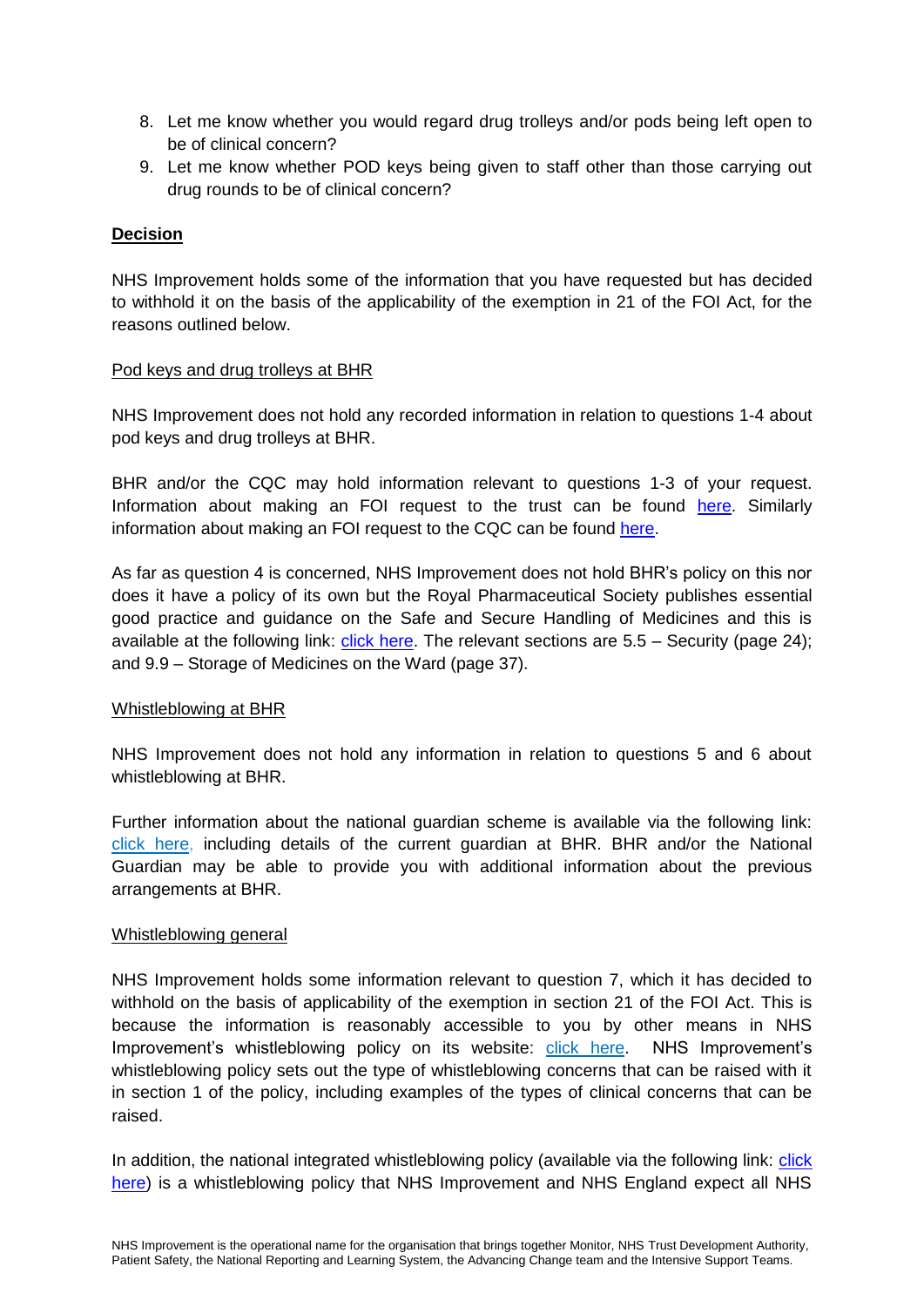organisations to adopt (as a minimum). It outlines what concerns we consider should be capable of being raised by a whistleblower with an NHS organisation, including clinical concerns.

NHS Improvement does not hold any recorded information in relation to questions 8 - 9; however, we can confirm that drug trolleys and/or pods being left open would seem to be the type of concerns that could be raised by a whistleblower with the relevant NHS provider or the CQC since it may pose a patient safety risk. This type of concern could be raised with NHS Improvement but it is likely that we would refer the matter to the CQC since it relates to patient safety.

We do not consider that the issue outlined in question 9 would necessarily be a clinical concern but it would depend on the circumstances (it is likely that other members of staff, besides nurses doing drug rounds, need access to POD (patient's own drugs) lockers to carry out their role, such as pharmacists and pharmacy technicians).

## **Review rights**

If you consider that your request for information has not been properly handled or if you are otherwise dissatisfied with the outcome of your request, you can try to resolve this informally with the person who dealt with your request. If you remain dissatisfied, you may seek an internal review within NHS Improvement of the issue or the decision. A senior member of NHS Improvement's staff, who has not previously been involved with your request, will undertake that review.

If you are dissatisfied with the outcome of any internal review, you may complain to the Information Commissioner for a decision on whether your request for information has been dealt with in accordance with the FOI Act.

A request for an internal review should be submitted in writing to FOI Request Reviews, NHS Improvement, Wellington House, 133-155 Waterloo Road, London SE1 8UG or by email to [nhsi.foi@nhs.net.](mailto:nhsi.foi@nhs.net)

## **Publication**

Please note that this letter will shortly be published on our website. This is because information disclosed in accordance with the FOI Act is disclosed to the public at large. We will, of course, remove your personal information (e.g. your name and contact details) from the version of the letter published on our website to protect your personal information from general disclosure.

Yours sincerely,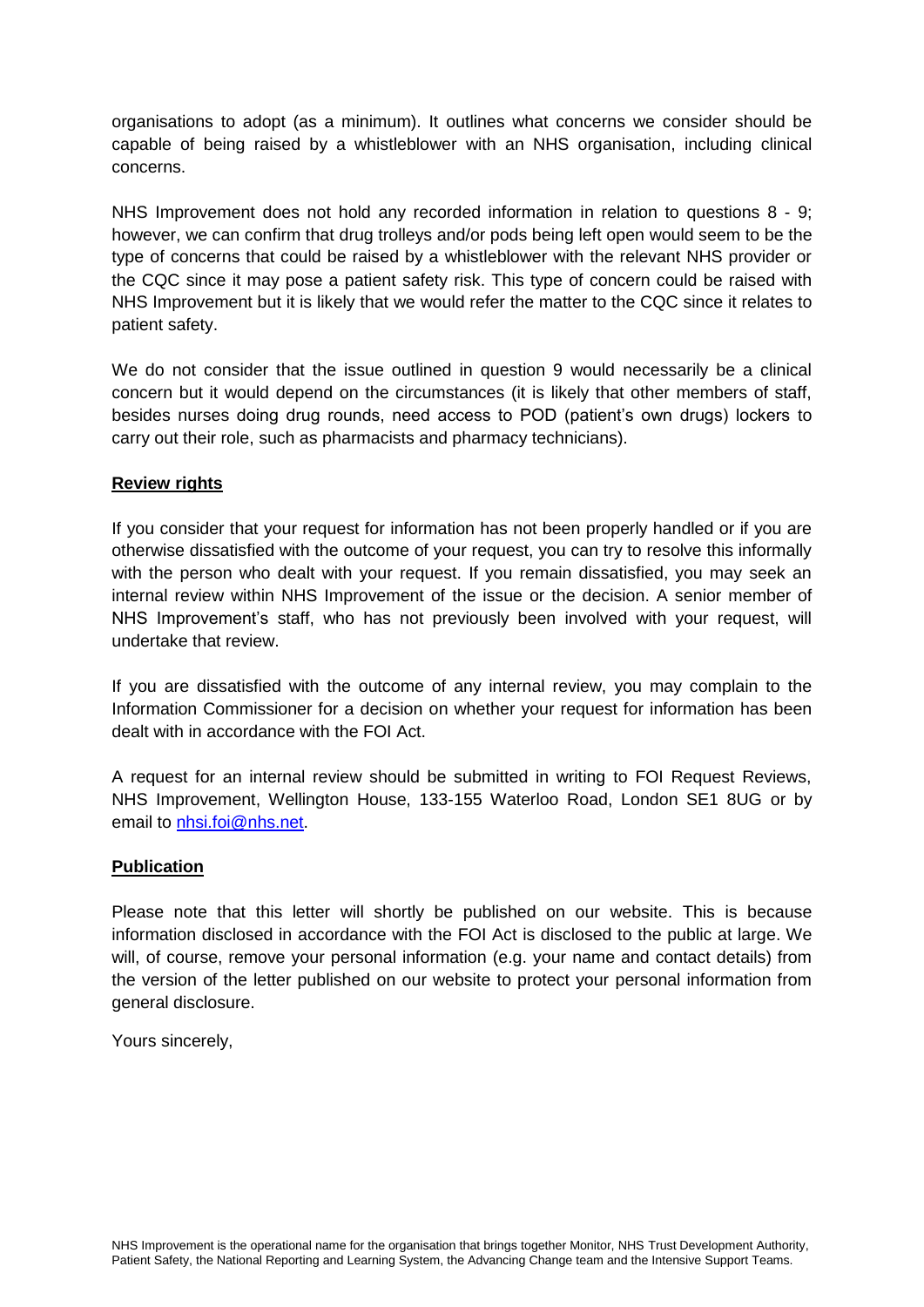Prangen

**Faizal Mangera** Head of Delivery and Improvement, London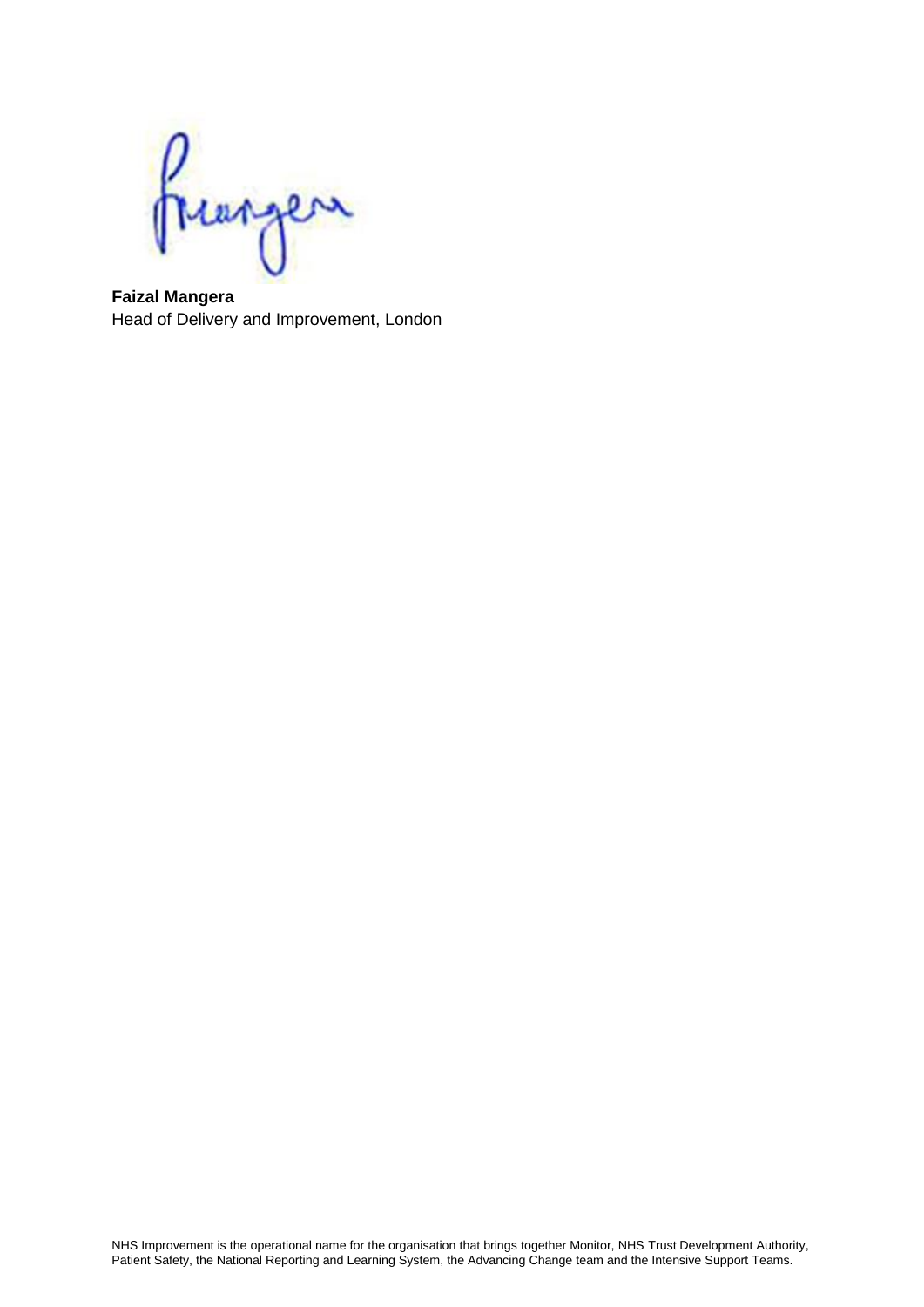Annex

# Request number 1 of 13 April 2017

re problem of drug trolleys being left unlocked at Barking, Havering and Redbridge NHS **Trust** 

I the Trust has been working with the CQC on improvements. Can you tell me

1) when the problem of drug trolleys being left unlocked was first identified a a clincal issue that needed addressing?

2) Can you tell me how quickly imrpovements were required/expected?

3) Can you give any particulars of the initial assessment?

# Request number 2 of 13 April 2017

re Barking, Havering and Redbridge NHS Trust

re

Can you please let me know if any avoidable deaths have been investigated in relation to the availability of pod keys since Queen's Hospital, Romford opened?

# Request number 3 of 19 April 2017

A further request for fio information please

Prior to your national guardian scheme for whistle blowers, did Barking, Havering and Redbridge have an external scheme during 2013-2015, and if so with what agency, and what was the contract for?

## Request number 4 of 19 April 2017

1) guardian scheme that was in operation at the trust or externally contracted by the Trust - Barking Havering Dagenham for whistle blowers.

2)When it was set up and disbanded for the new national scheme.

3) When the problem of trolley keys PODs being left unlocked was found at the trust and the reports on how this was handled/improved

Request number 5 of 19 April 2017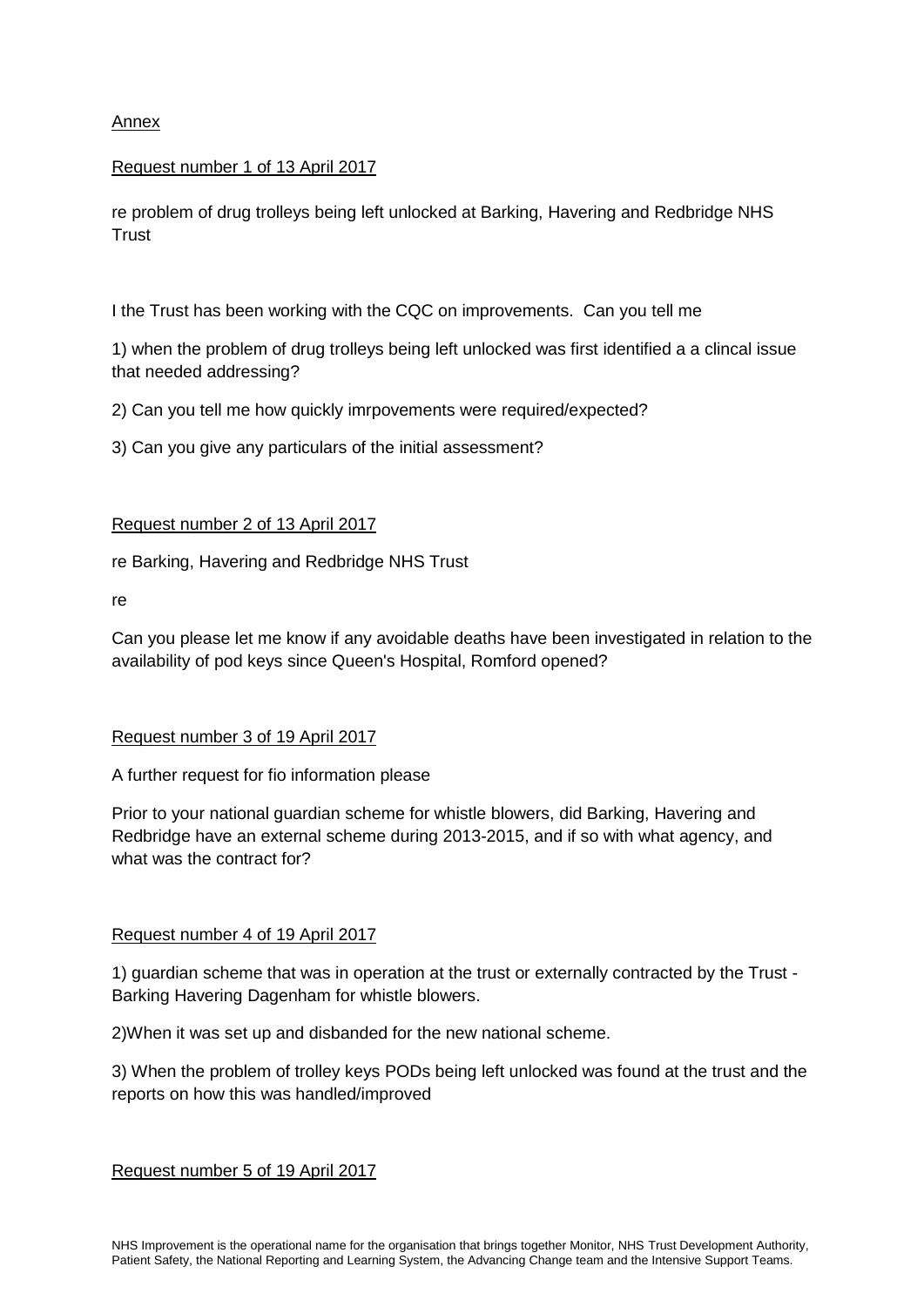Barking, Havering Redbridge NHS Trust

1) was there a whistle blowing guarding scheme in place during 2013-2015 either internally or externally.

2) Was there a contract for an outside body to provide this whistle blowing service in 2013- 2015?

3) Please can you tell me name of the contracted service?

4) When was the problem of drug trolleys/PODs being left open first detected and CQC involved?

5) What were the reports about this problem of drug security and the monitoring thereof?

I would be most grateful for this information as soon as possible

## Request number 6 of 19 April 2017

1)define what you regard as a whistle blowing clinical concern?

2) Let me know whether you would regard drug trolleys being left open to be of clinical concern?

3) Let me know whether POD keys being given to staff other than those carrying out drug rounds to be of clinical concern?

## Request number 7 of 19 April 2017

1) policy of nurses locking trolleys and PODS

2) Would it be views as a clinical concern if trolleys and/or pods were left open?

## Request number 8 of 21 April 2017

1) data on the problem of nursing trolley keys/POD keys and unlocked drugs at Queen's Hospital, Romford.

Please note that I am not asking you to suggest trying the CQC or Queen's Hospital. I am asking for the foi data you hold about this.